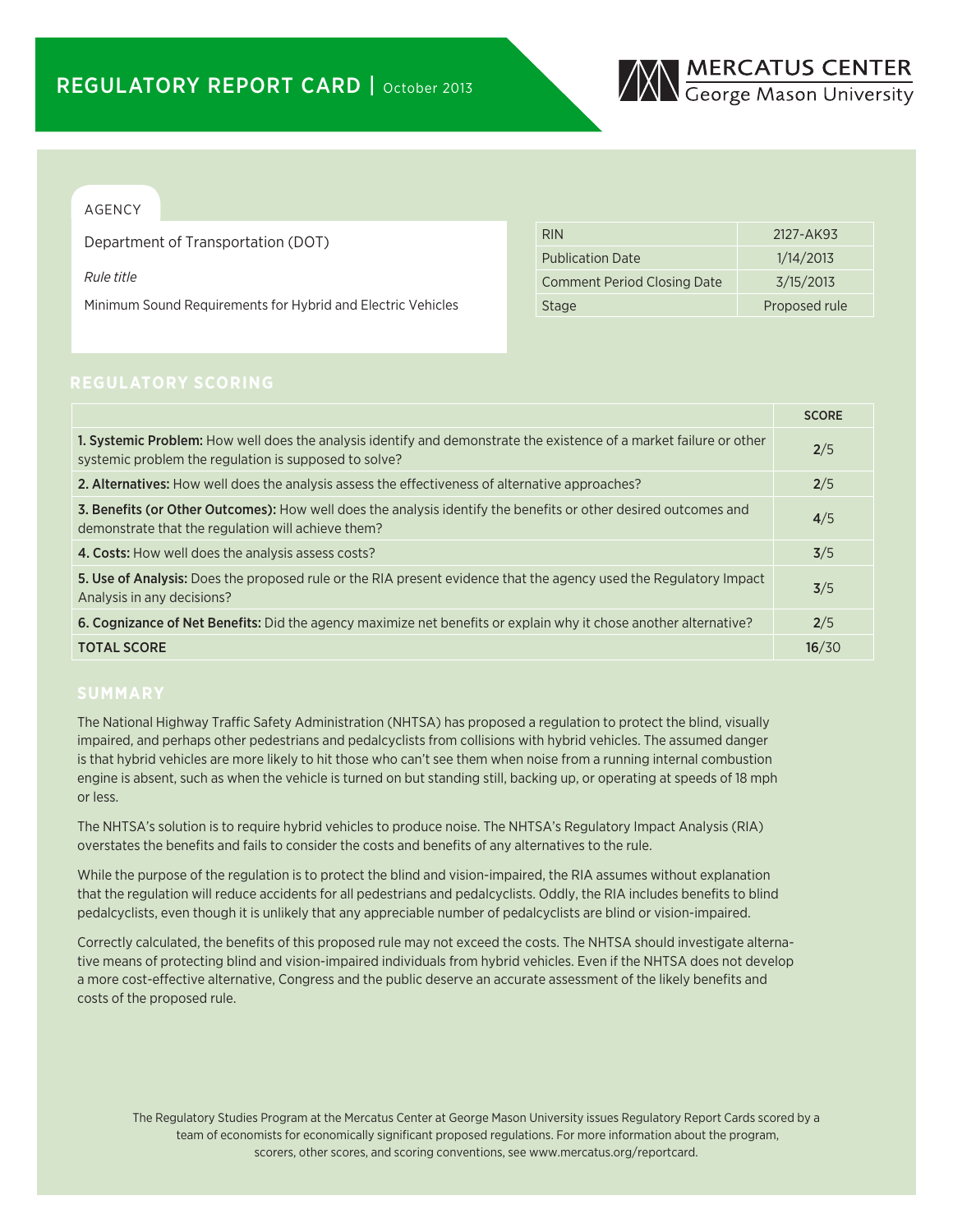# REGULATORY REPORT CARD | October 2013



| 1. Systemic Problem: How well does the analysis identify<br>and demonstrate the existence of a market failure or<br>other systemic problem the regulation is supposed to<br>solve?      | 2/5 |                                                                                                                                                                                                                                                                                                                                                                                                                                                                                                                                                                                                                                                                                                                                                                                                                                                                 |
|-----------------------------------------------------------------------------------------------------------------------------------------------------------------------------------------|-----|-----------------------------------------------------------------------------------------------------------------------------------------------------------------------------------------------------------------------------------------------------------------------------------------------------------------------------------------------------------------------------------------------------------------------------------------------------------------------------------------------------------------------------------------------------------------------------------------------------------------------------------------------------------------------------------------------------------------------------------------------------------------------------------------------------------------------------------------------------------------|
| Does the analysis identify a market failure or other sys-<br>temic problem?                                                                                                             | 3/5 | The differential in crash rates for hybrid vs. conventional vehicles is assumed<br>to be the problem the regulation is supposed to solve. The NHTSA implies that<br>there is a positive externality for blind pedestrians produced by the sound of<br>internal combustion engines and this sound is lacking on hybrid and electric<br>vehicles at low speeds. As is generally argued in cases of positive externalities,<br>the market under produces the sound, necessitating government intervention.                                                                                                                                                                                                                                                                                                                                                         |
| Does the analysis outline a coherent and testable theory<br>that explains why the problem (associated with the out-<br>come above) is systemic rather than anecdotal?                   | 2/5 | Vehicles with internal combustion engines should be observed in fewer blind<br>pedestrian accidents than are hybrid and electric vehicles. RIA presents an engi-<br>neering theory of the cause of the difference in crash rates-the difference in<br>noise levels. It does not explain why this difference persists or why other mecha-<br>nisms, such as liability rules or insurance premiums, are insufficient to motivate<br>a solution. It also fails to consider other explanations, such as the possibility that<br>communities where more people buy hybrids are also likely to have more pedes-<br>trians and cyclists. Unfortunately, the data confound the relationship since all<br>pedestrians are grouped together and no controls are used for driver character-<br>istics, which could differ across those buying different types of vehicles. |
| Does the analysis present credible empirical support for<br>the theory?                                                                                                                 | 2/5 | No support for any kind of behavioral or market failure theory. There is some<br>research/evidence that collisions with vision-impaired pedestrians are more<br>likely with quieter vehicles. But surely these are a minority of the pedestrians<br>affected by the regulation.                                                                                                                                                                                                                                                                                                                                                                                                                                                                                                                                                                                 |
| Does the analysis adequately address the baseline?<br>That is, what the state of the world is likely to be in the<br>absence of federal intervention not just now but in the<br>future? | 3/5 | Electric and hybrid vehicles are assumed to produce little sound at low speeds<br>as compared to that of vehicles with internal combustion engines. The baseline<br>is based on projections of future sales of hybrid and electric vehicles. It assumes<br>manufacturers would put sound in electric vehicles, so benefits and costs stem<br>from putting sound in hybrid vehicles. Hybrid manufacturers are assumed not to<br>install sound in the absence of the regulation.                                                                                                                                                                                                                                                                                                                                                                                  |
| Does the analysis adequately assess uncertainty about<br>the existence or size of the problem?                                                                                          | 2/5 | The problem is essentially assumed to exist with certainty. Data limitations are<br>admitted, as are the impacts of these limitations on the conclusions regarding<br>some of the differences in accident rates involving pedestrians and cyclists.<br>However, these limitations don't appear to impact the agency's certainty of the<br>existence or magnitude of the problem. The RIA does acknowledge that other<br>factors might explain some of the differential in crash rates, but it does not<br>develop this to reconsider the existence or size of the problem.                                                                                                                                                                                                                                                                                      |
| 2. Alternatives: How well does the analysis assess<br>alternative approaches?                                                                                                           | 2/5 |                                                                                                                                                                                                                                                                                                                                                                                                                                                                                                                                                                                                                                                                                                                                                                                                                                                                 |
| Does the analysis enumerate other alternatives to address<br>the problem?                                                                                                               | 4/5 | The RIA discusses several other alternatives to the command and control policy<br>with the alternatives largely varying in regards to either the appropriate sound<br>bands or in the evaluation and approval of the sound in terms of meeting the<br>potential sound requirements.                                                                                                                                                                                                                                                                                                                                                                                                                                                                                                                                                                             |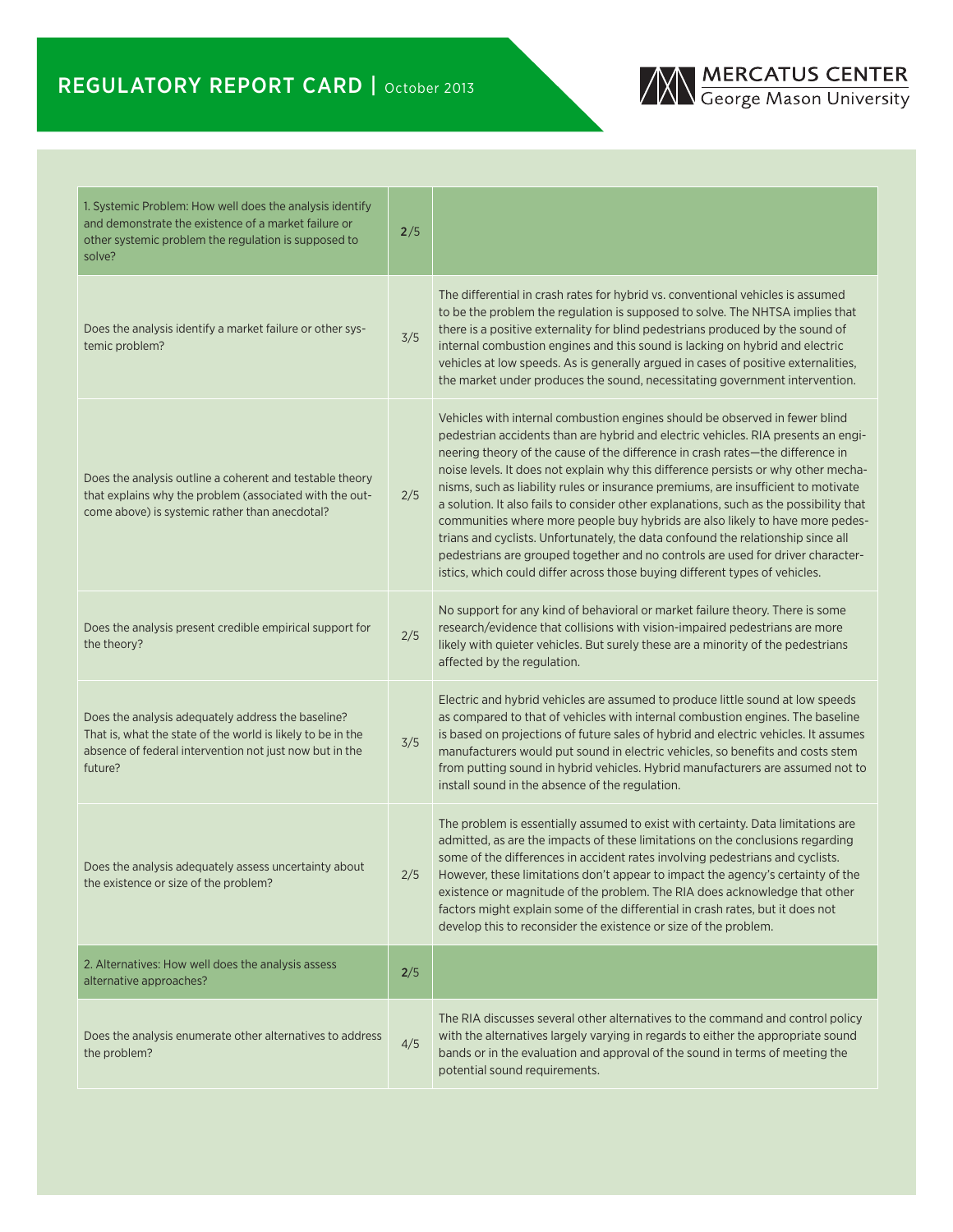# REGULATORY REPORT CARD | October 2013



| Is the range of alternatives considered narrow (e.g., some<br>exemptions to a regulation) or broad (e.g., performance-<br>based regulation vs. command and control, market<br>mechanisms, nonbinding guidance, information disclo-<br>sure, addressing any government failures that caused the<br>original problem)? | 2/5 | All of the alternatives are different ways of establishing a sound standard or<br>determining what sounds comply with the regulation. No alternatives to impos-<br>ing a noise standard were considered.                                                                                                                                                                                                                                                                                                                       |
|----------------------------------------------------------------------------------------------------------------------------------------------------------------------------------------------------------------------------------------------------------------------------------------------------------------------|-----|--------------------------------------------------------------------------------------------------------------------------------------------------------------------------------------------------------------------------------------------------------------------------------------------------------------------------------------------------------------------------------------------------------------------------------------------------------------------------------------------------------------------------------|
| Does the analysis evaluate how alternative approaches<br>would affect the amount of benefits or other outcome<br>achieved?                                                                                                                                                                                           | 1/5 | Some of the alternatives were rejected with an explanation of why the+D16<br>NHTSA believes they would not be sufficiently effective. But there was no formal<br>analysis or quantification of the likely benefits of each approach. For only the<br>chosen alternative are the benefits estimated, and much of this estimate is based<br>on assumptions rather than analysis.                                                                                                                                                 |
| Does the analysis identify and quantify incremental costs<br>of all alternatives considered?                                                                                                                                                                                                                         | 1/5 | Some alternatives were rejected with an explanation of why the NHTSA felt they<br>would be too costly. While the possible jury testing alternative is said to produce<br>higher costs due to manning the juries, little effort was put forth to estimate the<br>cost differences across the alternatives. For only the chosen alternative are costs<br>estimated.                                                                                                                                                              |
| Does the analysis identify the alternative that maximizes<br>net benefits?                                                                                                                                                                                                                                           | 2/5 | In presenting the alternatives not chosen, brief explanations are provided as to<br>why they were not selected. However, no analysis is provided to indicate that the<br>agency has maximized net benefits by selecting the chosen alternative. RIA cal-<br>culates net benefits only for the proposed regulation, not for the alternatives.                                                                                                                                                                                   |
| Does the analysis identify the cost-effectiveness of each<br>alternative considered?                                                                                                                                                                                                                                 | 2/5 | Costs and benefits are not estimated for the alternatives not chosen. RIA con-<br>ducts a breakeven analysis only for the proposed regulation, not for the alterna-<br>tives.                                                                                                                                                                                                                                                                                                                                                  |
| 3. Benefits (or Other Outcomes): How well does the anal-<br>ysis identify the benefits or other desired outcomes and<br>demonstrate that the regulation will achieve them?                                                                                                                                           | 4/5 |                                                                                                                                                                                                                                                                                                                                                                                                                                                                                                                                |
| Does the analysis clearly identify ultimate outcomes that<br>affect citizens' quality of life?                                                                                                                                                                                                                       | 5/5 | Reduction in injuries from low-speed collisions with pedestrians and cyclists.                                                                                                                                                                                                                                                                                                                                                                                                                                                 |
| Does the analysis identify how these outcomes are to be.<br>measured?                                                                                                                                                                                                                                                | 5/5 | Reduction in injuries is estimated and monetized, and it is also translated into<br>"equivalent lives saved." The analysis employs data from the NHTSA's General<br>Estimates System to estimate injury counts based on expected hybrid vehicle<br>adoption rates. The difference in the pedestrian (and cyclist) injury rates across<br>hybrid vehicles and vehicles with internal combustion engines is presented as<br>the measure of the need for the regulation; the regulation is expected to reduce<br>that difference. |
| Does the analysis provide a coherent and testable theory<br>showing how the regulation will produce the desired<br>outcomes?                                                                                                                                                                                         | 3/5 | The theory is that low-speed collisions occur because hybrid vehicles are quieter<br>than conventional vehicles, so pedestrians and cyclists are less likely to hear<br>them. Minimum noise requirements are hypothesized to eliminate the discrep-<br>ancy between crash rates with hybrid and conventional vehicles. No distinction is<br>made between effects on the vision-impaired vs. effects on people with normal<br>vision.                                                                                           |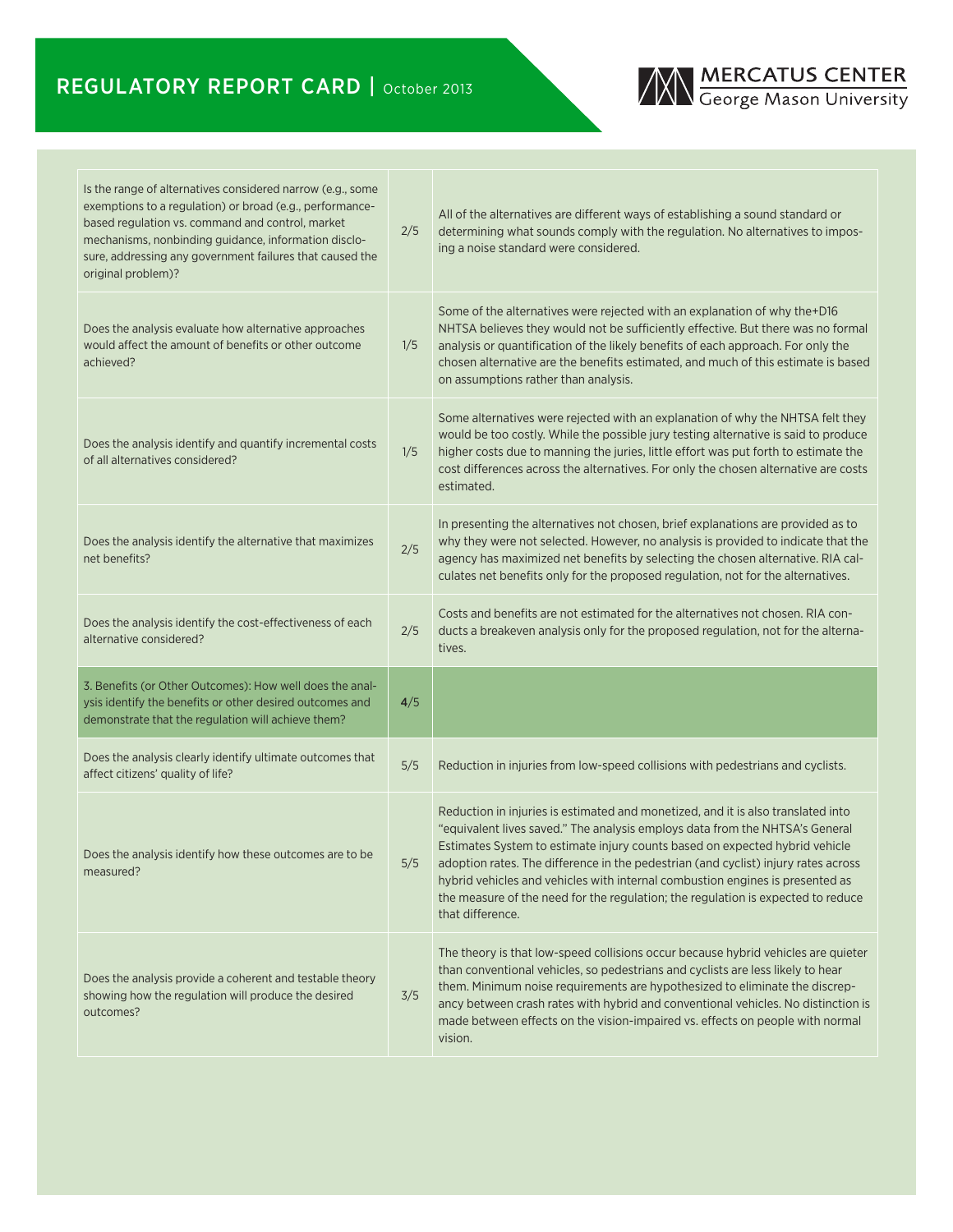

| Does the analysis present credible empirical support for<br>the theory?                                    | 2/5 | The low speed (35 mph speed zones) accident rate involving pedestrians for<br>hybrid vehicles is statistically greater than that of internal combustion engine<br>(ICE) vehicles, offering some support for the theory. However, the RIA admits<br>that it assumes the entire discrepancy is due to the difference in noise levels,<br>even though the majority of pedestrians and probably all cyclists are not vision-<br>impaired. There may be unobserved (or observed but unmeasured) differences<br>in the drivers of hybrid vehicles relative to those driving ICE vehicles and these<br>differences may contribute to the accident rate differences. The RIA also admits<br>that the difference in low-speed crash rates with cyclists is not statistically sig-<br>nificant. Unfortunately, the data currently available confounds the information on<br>this topic because accident data involving vehicles traveling at <18 mph is called<br>for, but the closest to this need is accident data involving vehicles in speed zones<br>of 35 mph. Thus, the benefits are likely significantly overstated. |
|------------------------------------------------------------------------------------------------------------|-----|--------------------------------------------------------------------------------------------------------------------------------------------------------------------------------------------------------------------------------------------------------------------------------------------------------------------------------------------------------------------------------------------------------------------------------------------------------------------------------------------------------------------------------------------------------------------------------------------------------------------------------------------------------------------------------------------------------------------------------------------------------------------------------------------------------------------------------------------------------------------------------------------------------------------------------------------------------------------------------------------------------------------------------------------------------------------------------------------------------------------|
| Does the analysis adequately assess uncertainty about<br>the outcomes?                                     | 3/5 | RIA admits it makes the two significant assumptions listed above but does not<br>explicitly explore how alternative assumptions would affect the results. It does<br>include a breakeven analysis that estimates the benefits of the regulation justify<br>its costs if it produces a 13-15 percent reduction in the crash rate differential<br>between hybrid and conventional vehicles. It also includes sensitivity analyses<br>showing effects of different assumed rates of hybrid sales and values of a statis-<br>tical life.                                                                                                                                                                                                                                                                                                                                                                                                                                                                                                                                                                               |
| Does the analysis identify all parties who would receive<br>benefits and assess the incidence of benefits? | 3/5 | Beneficiaries are the pedestrians and cyclists who avoid injuries as a result of the<br>regulation. RIA does not consider that the benefits may be different for people<br>whose vision is impaired vs. people with normal vision. This may lead to over-<br>statement of benefits and obscure the fact that the primary beneficiaries are<br>probably the vision impaired. It is also possible that other drivers could benefit,<br>particularly during more temperate times of year when windows are often down,<br>but this is not mentioned or measured.                                                                                                                                                                                                                                                                                                                                                                                                                                                                                                                                                       |
| 4. Costs: How well does the analysis assess costs of the<br>regulation?                                    | 3/5 |                                                                                                                                                                                                                                                                                                                                                                                                                                                                                                                                                                                                                                                                                                                                                                                                                                                                                                                                                                                                                                                                                                                    |
| Does the analysis identify all expenditures likely to arise<br>as a result of the regulation?              | 4/5 | Material and installation costs are estimated to be relatively small per vehicle,<br>at \$30 per low-speed and light vehicle. Costs for medium/heavy trucks, buses,<br>and motorcycles are not included due to a lack of reliable estimates of the target<br>population. Additional fuel costs due to the added weight and testing costs are<br>also addressed. It also acknowledges that increased noise generates unquanti-<br>fied social costs. RIA assumes manufacturers will meet the standard by using a<br>sound chip and a speaker, and cost estimates are based on this technology. The<br>NHTSA notes that this is a performance standard, so manufacturers could use<br>other technologies to meet the standard if they prefer.                                                                                                                                                                                                                                                                                                                                                                        |
| Does the analysis identify how the regulation would likely<br>affect the prices of goods and services?     | 2/5 | Analysis calculates cost per vehicle of approximately \$34-35, but does not<br>explicitly estimate how much of this would be passed on to consumers.<br>Additionally, the rule would likely increase the demand for the speakers used for<br>this purpose, possibly increasing the price by a significant percentage (but likely<br>by a small magnitude).                                                                                                                                                                                                                                                                                                                                                                                                                                                                                                                                                                                                                                                                                                                                                         |